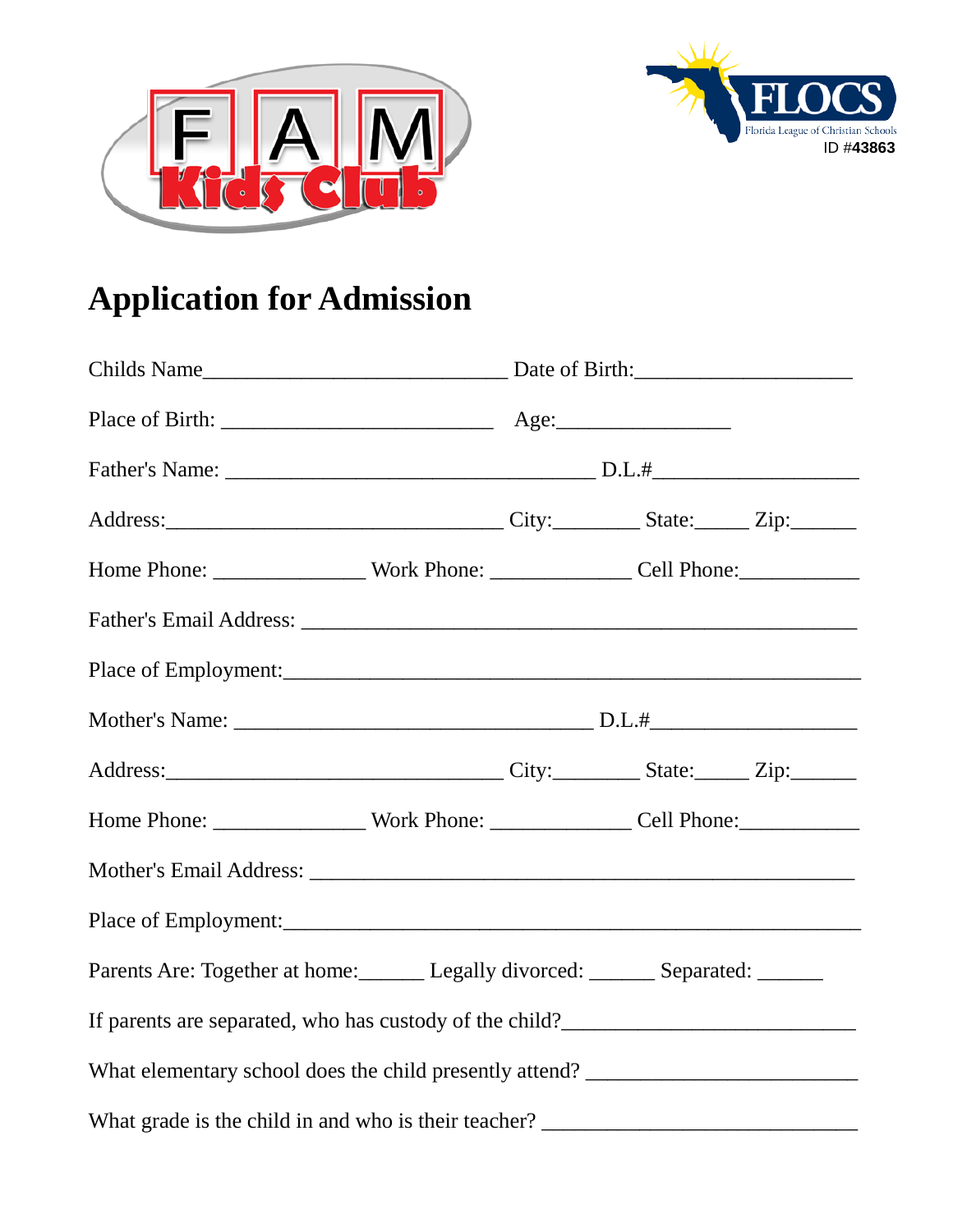# **Release Information**

Childs Name: \_\_\_\_\_\_\_\_\_\_\_\_\_\_\_\_\_\_\_\_\_\_\_\_\_\_\_\_\_\_\_\_\_\_\_\_\_\_

The following persons have permission to pick up my child from FAM Kids club.

|    | Name | <b>Hm Phone</b> | Wk Phone | Cell Phone | Relationship |
|----|------|-----------------|----------|------------|--------------|
| 2. |      |                 |          |            |              |
|    | Name | <b>Hm Phone</b> | Wk Phone | Cell Phone | Relationship |
| 3. |      |                 |          |            |              |
|    | Name | <b>Hm Phone</b> | Wk Phone | Cell Phone | Relationship |

\_\_\_\_\_\_\_\_\_\_\_\_\_\_\_\_\_\_\_\_\_\_\_\_\_\_\_\_\_\_\_\_\_\_\_\_\_\_\_\_\_\_\_\_\_\_\_\_\_\_\_\_\_\_\_\_\_\_\_\_\_\_\_\_\_\_\_\_\_\_\_

Parents/Guardians Name (Please Print)

\_\_\_\_\_\_\_\_\_\_\_\_\_\_\_\_\_\_\_\_\_\_\_\_\_\_\_\_\_\_\_\_\_\_\_\_\_\_\_\_\_\_\_\_\_\_\_

Parents/Guardians Signature Date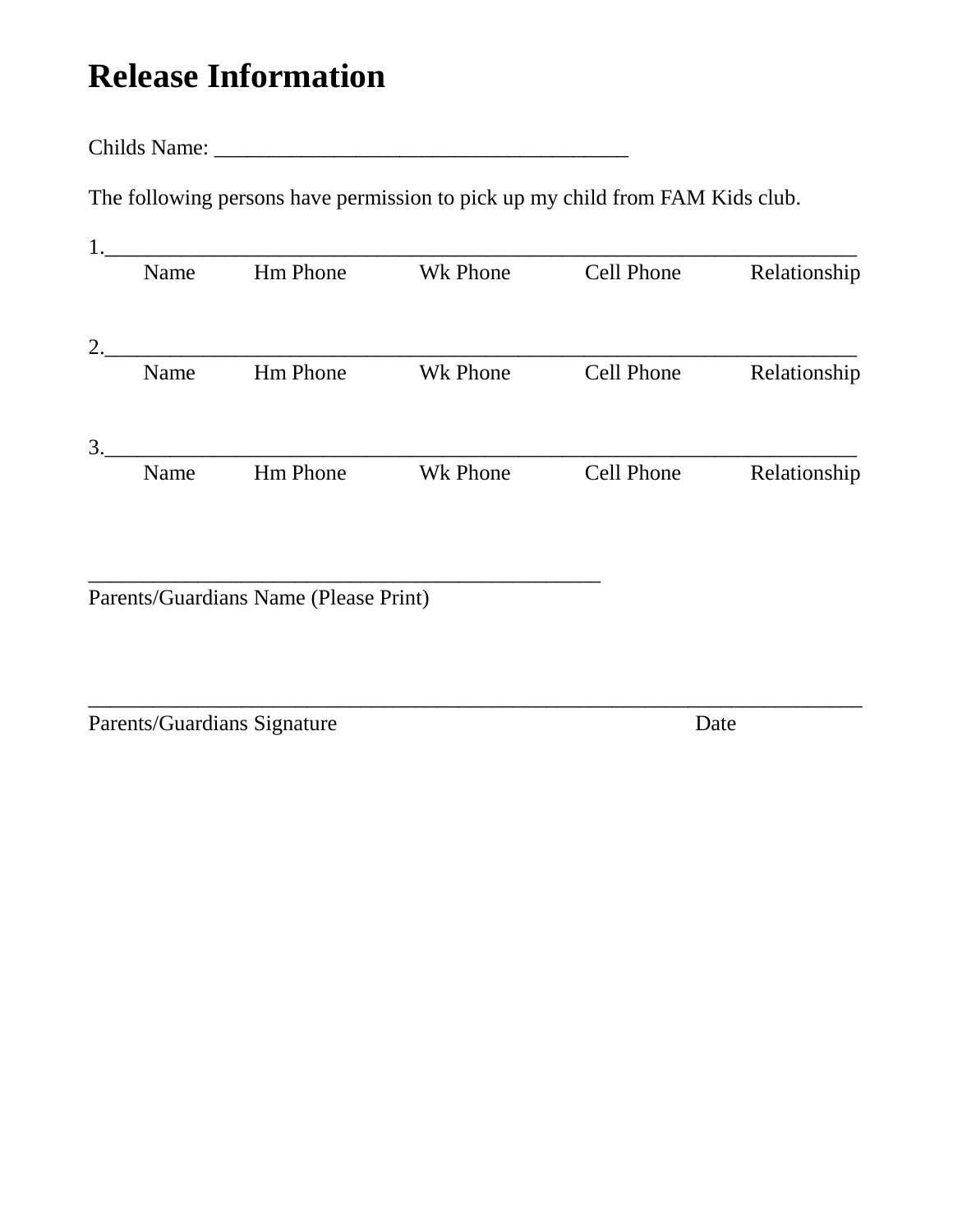## **Health/Emergency Information**

Childs Name:

Date of Birth:  $\frac{\sqrt{2}}{2}$ 

#### **Please provide the following medical information:**

| Allergies:                                    |                |     |  |
|-----------------------------------------------|----------------|-----|--|
| Epi Pen has been prescribed? Yes              | N <sub>0</sub> |     |  |
| Does your child have athsma? Yes              | No.            |     |  |
| Does your child take medicine for athsma? Yes |                | No. |  |
| Medication(s) presently taking:               |                |     |  |

Health History: (List any chronic/severe illnesses, injuries, physical limitations, etc)

\_\_\_\_\_\_\_\_\_\_\_\_\_\_\_\_\_\_\_\_\_\_\_\_\_\_\_\_\_\_\_\_\_\_\_\_\_\_\_\_\_\_\_\_\_\_\_\_\_\_\_\_\_\_\_\_\_\_\_\_\_\_\_\_\_\_\_\_\_\_\_

\_\_\_\_\_\_\_\_\_\_\_\_\_\_\_\_\_\_\_\_\_\_\_\_\_\_\_\_\_\_\_\_\_\_\_\_\_\_\_\_\_\_\_\_\_\_\_\_\_\_\_\_\_\_\_\_\_\_\_\_\_\_\_\_\_\_\_\_\_\_\_

\_\_\_\_\_\_\_\_\_\_\_\_\_\_\_\_\_\_\_\_\_\_\_\_\_\_\_\_\_\_\_\_\_\_\_\_\_\_\_\_\_\_\_\_\_\_\_\_\_\_\_\_\_\_\_\_\_\_\_\_\_\_\_\_\_\_\_\_\_\_\_

\* If your child has a chronic medical condition that may lead to a potential medical emergenc, please make an appointment with the FAM Kids Club director before enrolling.

Medical/Insurance Company: \_\_\_\_\_\_\_\_\_\_\_\_\_\_\_\_\_\_\_\_\_\_\_\_\_\_\_\_\_\_\_\_\_\_

| Policy<br>and the contract of the contract of<br>$\sim$ $ \sim$ |  |
|-----------------------------------------------------------------|--|
|                                                                 |  |

| Name of Physician: | Phone: |  |
|--------------------|--------|--|
|--------------------|--------|--|

| Name of Dentist:<br>Phone: |  |
|----------------------------|--|
|----------------------------|--|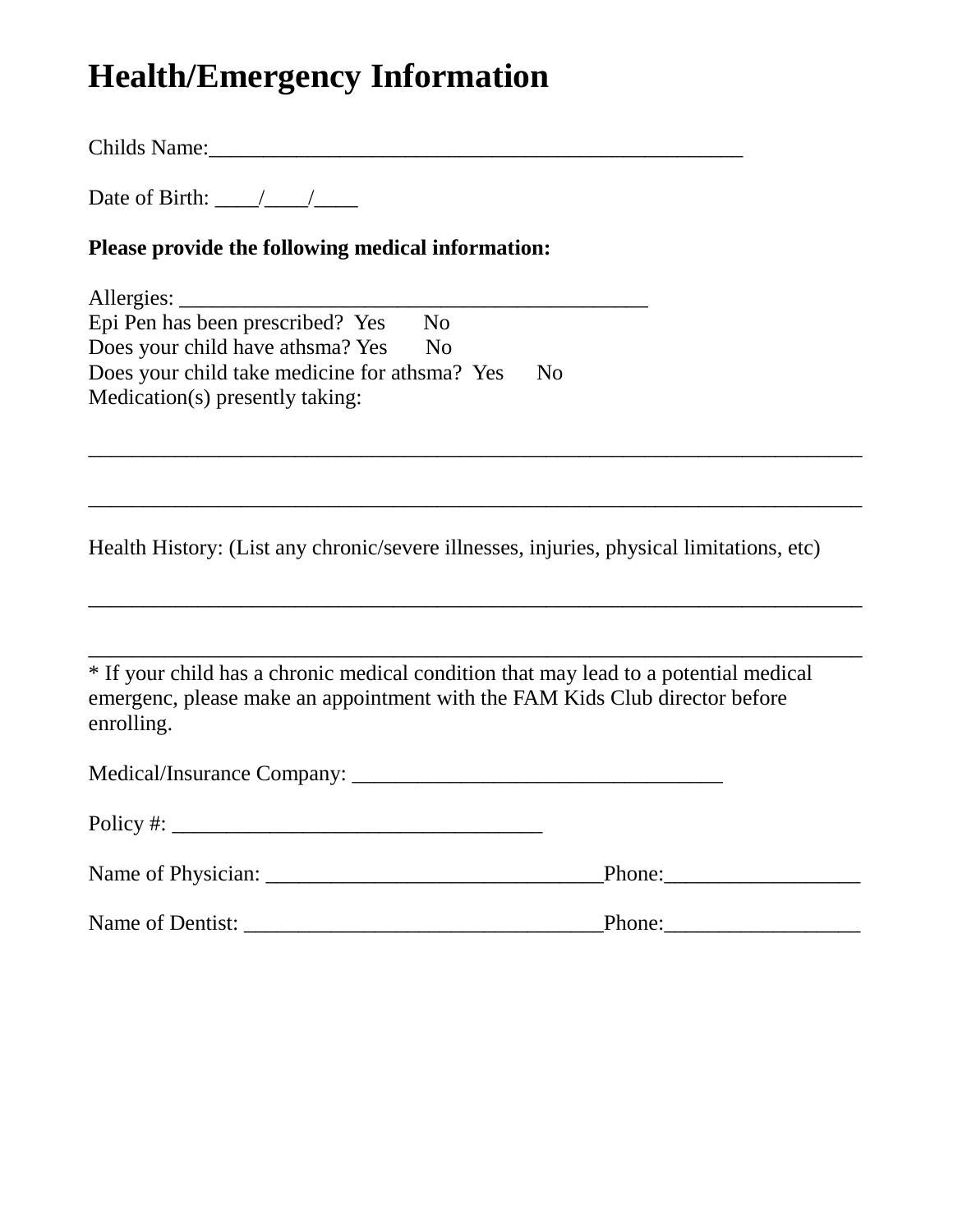# **Medication/Administration and Policy**

All medications will be administered only with the signed consent of parent/guardian and under the assessment and discernment of the FAM Kids Club director. Please note that all medication administered are documented. The only medications allowed will be emergency medications such as an inhaler and epi-pen. If your child requires use of an inhaler or epi-pen a medication administration form must be on file. The form must be signed by a parent.

\_\_\_\_\_\_\_\_\_\_\_\_\_\_\_\_\_\_\_\_\_\_\_\_\_\_\_\_\_\_\_\_\_\_\_\_\_\_\_\_\_\_\_\_\_\_\_\_\_\_\_\_\_\_\_\_\_\_\_\_\_\_\_\_\_\_\_\_\_\_\_

Parents Signature Date: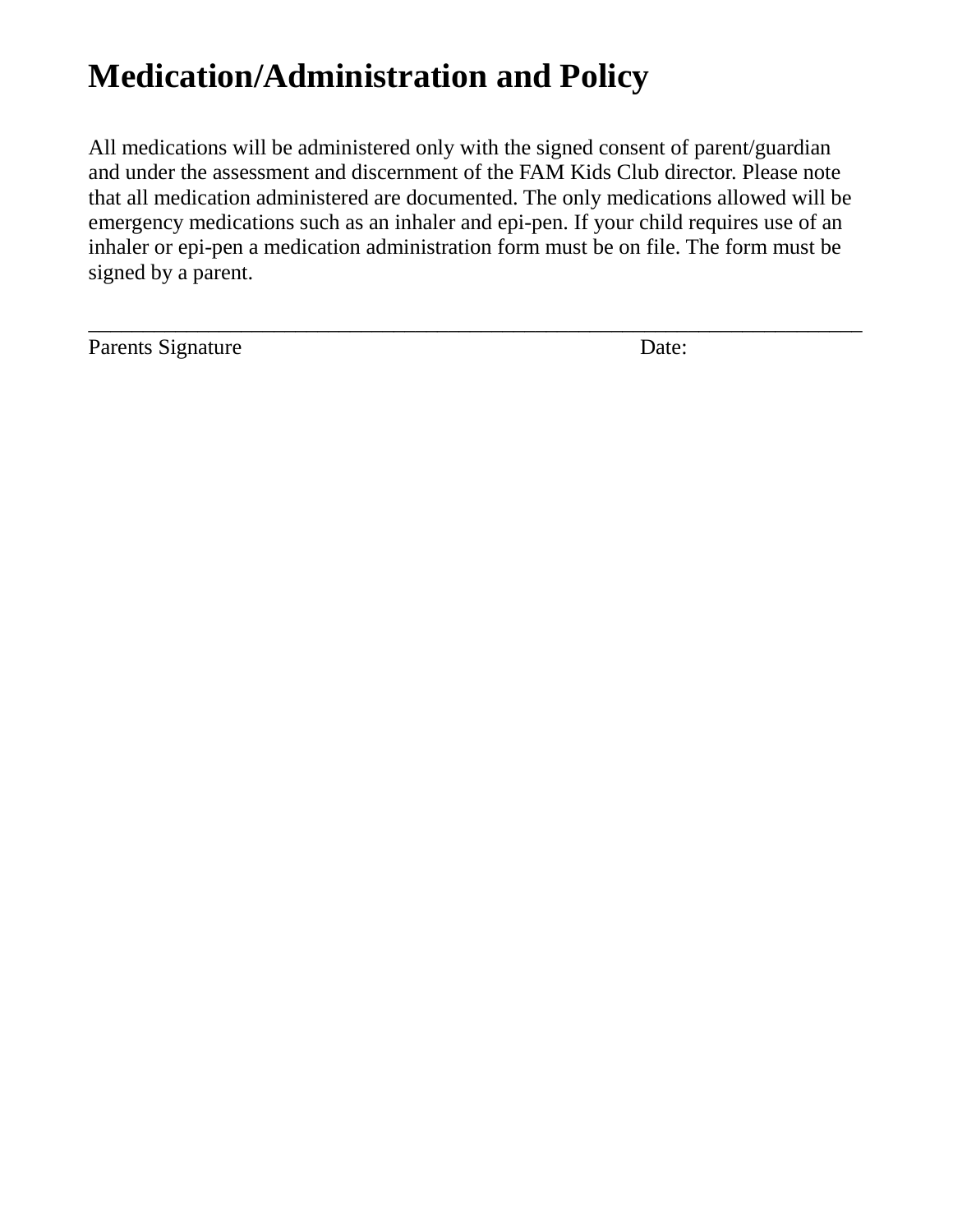### **Medical Emergency**

| I/We |          |                                                                                                                                                                                        |             |  |
|------|----------|----------------------------------------------------------------------------------------------------------------------------------------------------------------------------------------|-------------|--|
|      |          | are the parents/guardians of                                                                                                                                                           |             |  |
|      |          |                                                                                                                                                                                        |             |  |
|      |          | in the city of $\_\_\_\_\_\_\_\_\_\_\_\_\_\_$ $\_\_\_\_\_\_\_\_\_\_$ $\_\_\_\_\_\_\_\_\_$ $\_\_\_\_\_\_\_\_\_$ $\_\_\_\_\_\_$ $\_\_\_\_\_$ $\_\_\_\_\_$ $\_\_\_\_\_$ $\_\_\_\_$ $\_\_$ |             |  |
|      | State of | born on                                                                                                                                                                                | who resides |  |

with me.us at the address set forth above.

In case of emergency, I/we authorize any representative of FAM Kids Club to present above stated minor to a medical treatment center, and do consent to an x-ray, exam, anesthetic, medical or surgical diagnosis or treatment, and hospital care to be remdered to the minor under the general practitioner or surgeon liscensed to practice in any state of the United States, and do hereby consent to the same like treatment for dental diagnosis or treatment by a dentist licensed to a practice in any state in the United States. I/We understand that I/we shall be fully responsible for, and afree to pray for, all costs and expenses incurre in connection with such medical services rendered to my hild pursuant to this authorization.

| Signature of Parent   |                                 | Date                                                                     |
|-----------------------|---------------------------------|--------------------------------------------------------------------------|
|                       | STATE OF FLORIDA COUNTY OF POLK |                                                                          |
|                       |                                 | Sworn to and subscribed before me oin the aformentioned State and County |
|                       |                                 |                                                                          |
|                       |                                 | _, who is personally known to me or who has produced                     |
|                       | Florida Drivers License #       | as identification and who                                                |
| did not take an oath. |                                 |                                                                          |

\_\_\_\_\_\_\_\_\_\_\_\_\_\_\_\_\_\_\_\_\_\_\_\_\_\_\_\_\_\_\_\_\_\_\_\_\_\_\_\_\_\_\_\_\_\_\_\_\_\_\_\_\_

Notary Public, State of Florida Commision Number: Commission Expires:

### **Parent Permission Form**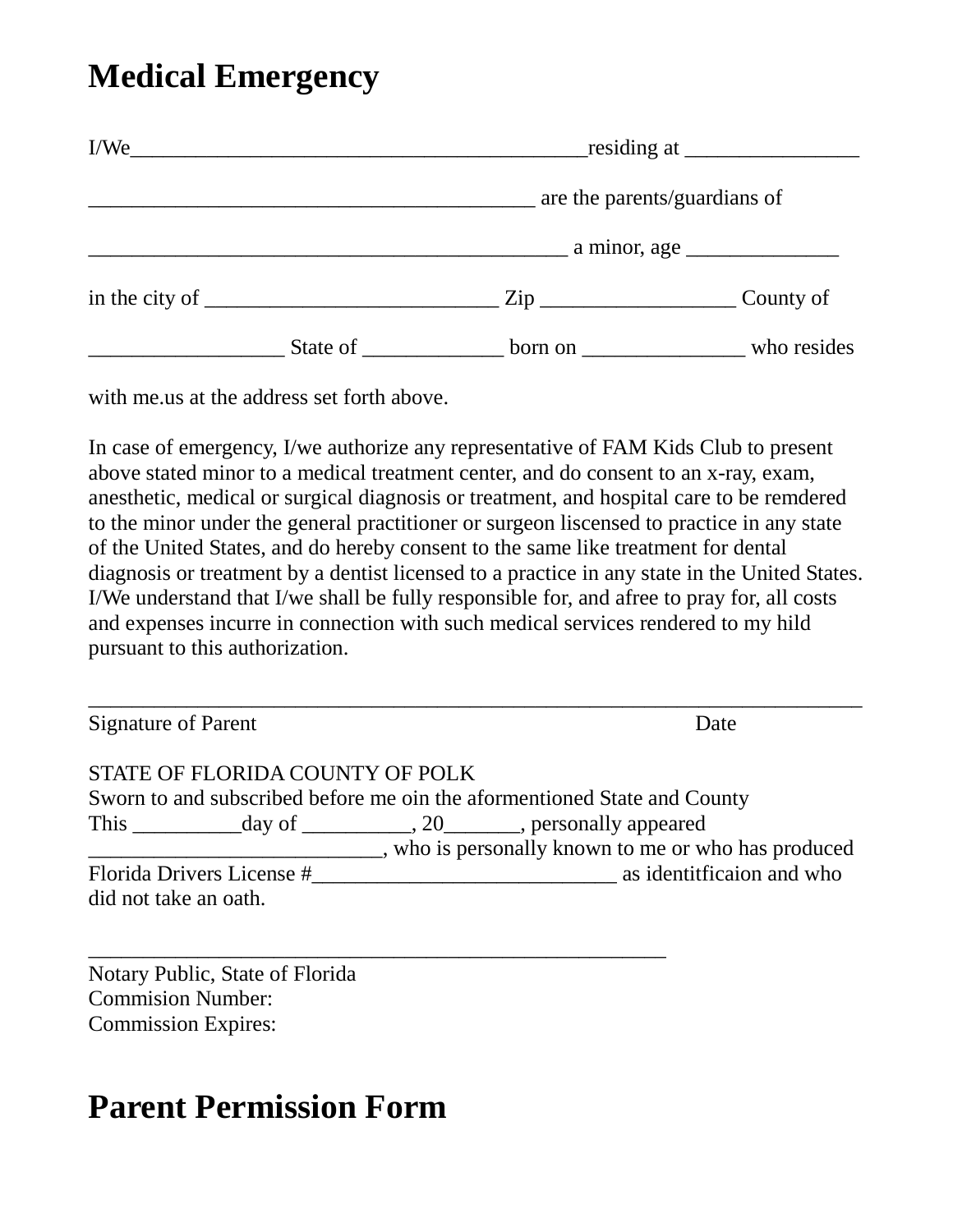#### I hereby certify that I am the parent/guardian of \_\_\_\_\_\_\_\_\_\_\_\_\_\_\_\_\_\_\_\_\_\_\_\_\_\_\_\_\_\_\_

Childs Name

### **Photo Release:**

I give permission for my childs photograph or video image to be taken while he/she is in the care of FAM Kids Club. Such imaged may be posted in classrooms or other appropriate places within the center, used in center presentations or promotional mateirals, or distributed to staff. I understand that I may terminate this permission at any time in the future.

### **Authorization to Transport:**

I give my permission for my child to be transported by authorized FAM Kids Club staff for field trips and emergencies that may require FAM Kids Club to vacate the premises. I hereby authorize the FAM Kids Club staff to transport my child to a safe environment until I can be reached.

\_\_\_\_\_\_\_\_\_\_\_\_\_\_\_\_\_\_\_\_\_\_\_\_\_\_\_\_\_\_\_\_\_\_\_\_\_\_\_\_\_\_\_\_\_\_\_\_\_\_\_\_\_\_\_\_\_\_\_\_\_\_\_\_\_\_\_\_\_\_\_

\_\_\_\_\_\_\_\_\_\_\_\_\_\_\_\_\_\_\_\_\_\_\_\_\_\_\_\_\_\_\_\_\_\_\_\_\_\_\_\_\_\_ Parents/Guardians Name (Please Print)

Parents/Guardians Signature Date:

### STATE OF FLORIDA COUNTY OF POLK

Sworn to and subscribed before me oin the aformentioned State and County This \_\_\_\_\_\_\_\_\_\_day of \_\_\_\_\_\_\_\_\_\_, 20\_\_\_\_\_\_\_, personally appeared who is personally known to me or who has produced Florida Drivers License #\_\_\_\_\_\_\_\_\_\_\_\_\_\_\_\_\_\_\_\_\_\_\_\_\_\_\_\_ as identitficaion and who did not take an oath.

Notary Public, State of Florida Commision Number: Commission Expires:

## **FAM Kids Club Handbook Acknowledgement**

\_\_\_\_\_\_\_\_\_\_\_\_\_\_\_\_\_\_\_\_\_\_\_\_\_\_\_\_\_\_\_\_\_\_\_\_\_\_\_\_\_\_\_\_\_\_\_\_\_\_\_\_\_